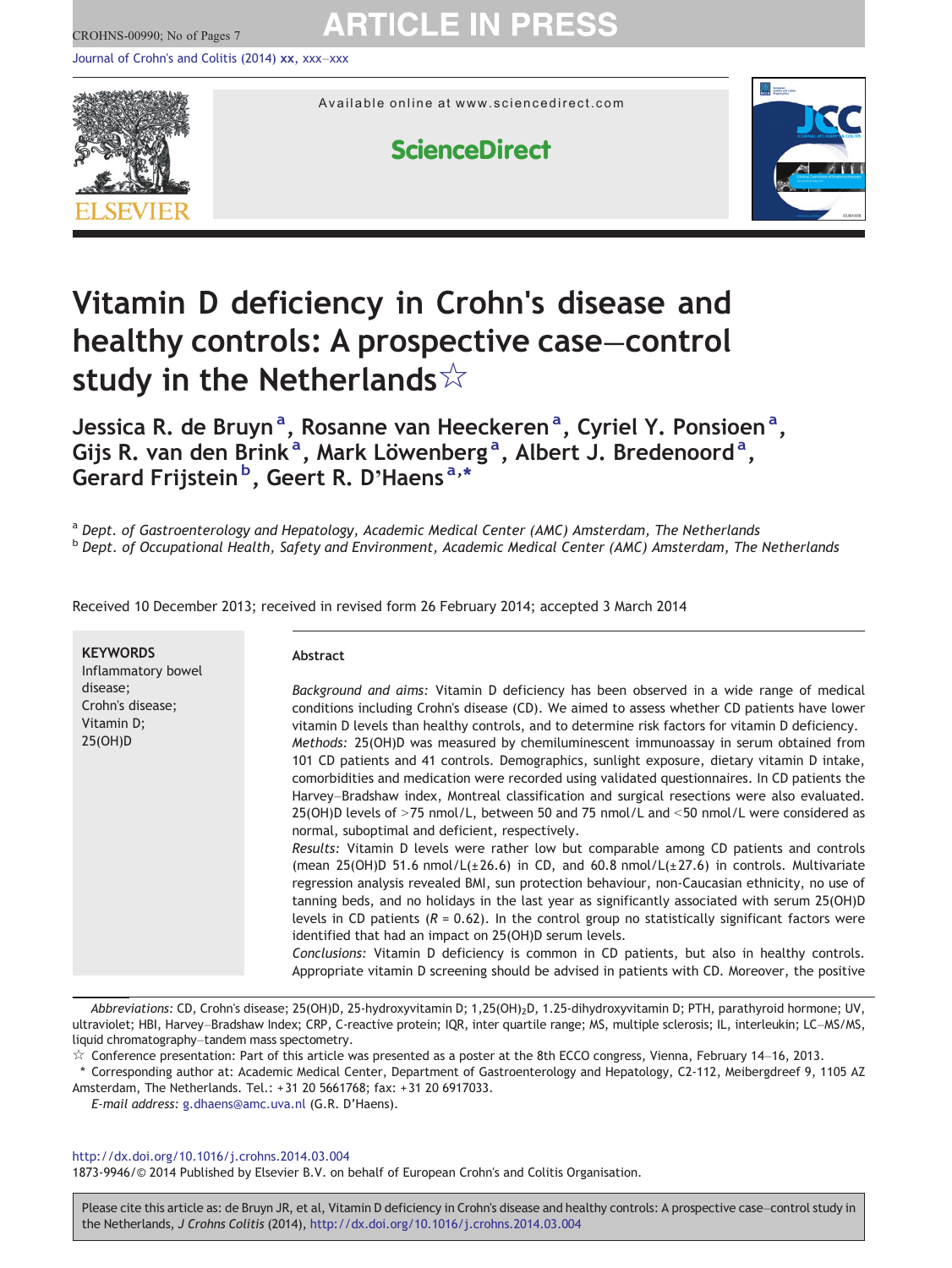effect of sunlight on the vitamin D status should be discussed with CD patients, but this should be balanced against the potential risk of developing melanomas, especially in patients using thiopurines.

© 2014 Published by Elsevier B.V. on behalf of European Crohn's and Colitis Organisation.

#### 1. Introduction

Vitamin D has recently become a topic of scientific attention. Vitamin D belongs to the group of fat-soluble secosteroids, which humans mainly obtain from ultraviolet B radiation from sunlight exposure. In small amounts it is acquired from the diet, mainly fatty fish like salmon or mackerel, fish oil, fortified milk/orange juice, margarine, and egg yolk. Vitamin D from both the skin and diet is metabolized in the liver to 25-hydroxyvitamin D (25(OH)D, calcidiol) and subsequently in the epithelial cells in the proximal tubule of the kidneys to the active form, 1.25-dihydroxyvitamin D  $(1,25(OH))$ <sub>2</sub>D, calcitriol).[1,2](#page-5-0)

The classic role of vitamin D is related to bone homeostasis.<sup>1,3,4</sup> Lately, however, vitamin D was also shown to be involved in various forms of cancer such as colorectal, prostate and breast cancer,<sup>[5](#page-5-0)</sup> and it exerts anti-inflammatory and immunomodulating effects.<sup>1,6,7</sup> Vitamin D deficiency is more common in populations living at higher latitudes because of more limited sunlight exposure in these areas, in elderly and in women during pregnancy or lactation.<sup>[1](#page-5-0)</sup> Finally, there is a seasonal variance in vitamin D levels, with lowest levels during the winter period.<sup>8-[10](#page-5-0)</sup>

Hypovitaminosis D is common in patients with Crohn's disease  $(CD)$ ,  $8,10-20$  $8,10-20$  most probably due to a combination of different mechanisms such as malabsorption of vitamin D due to short gut syndrome (after surgery) or small bowel inflammation, intestinal loss due to protein losing enteropathy, decreased dietary intake, and limited exposure to sun-light.<sup>[1,2,21](#page-5-0)</sup> Vitamin D is mostly absorbed in the small intestine and is subject to the enterohepatic circulation.<sup>19,22,23</sup>

Interestingly, the incidence of CD varies geographically with an increased incidence of CD with latitudes farther north and south of the equator. CD patients with less sunlight exposure have been reported to have lower serum 25(OH)D levels which is associated with more active disease, although a causal relationship has not been established.<sup>2,24,25</sup>

There has been an extensive discussion with regard to which cut-off values should be used for 'normal' and 'low' concentrations of vitamin D in standard and diseased populations. Vitamin D deficiency is often defined as a serum level of 25(OH)D that can lead to evident pathology, such as osteoporosis or rickets disease.<sup>[26,27](#page-5-0)</sup> Vitamin D insufficiency refers to a serum level of 25(OH)D leading to increased parathyroid hormone (PTH) levels, which eventually leads to osteomalacia[.27](#page-5-0) Previous studies on cut-off values however are based on bone mineral density instead of autoimmune diseases,<sup>[28,29](#page-5-0)</sup> and laboratory target values vary greatly due to the lack of consensus on 25(OH)D ranges and different laboratory tests of measuring vitamin D serum levels.<sup>2,30-32</sup> Vitamin D levels are monitored as serum 25(OH)D, since it has a relatively long circulating half-life of approximately 10–15 days, and because it represents stores of vitamin D more reliably than active calcitriol.<sup>[33,34](#page-5-0)</sup> The World Health

Organization defines vitamin D deficiency as a 25(OH)D serum level below 50 nmol/L.<sup>[1,35,36](#page-5-0)</sup> Levels  $\leq$ 25 nmol/L are defined as 'severe deficiency' and levels  $\leq$ 75 nmol/L as suboptimal.<sup>[20,27,35,37,38](#page-5-0)</sup> In this article, we use the term "deficiency" to indicate at least suboptimal levels of ≤75 nmol/L.

In this prospective study, we aimed to assess whether CD patients have decreased levels of vitamin D compared to controls in an outpatient setting. Secondly, we investigated factors potentially contributing to vitamin D deficiency in both groups.

#### 2. Methods

#### 2.1. Study population

Adult patients ( $\geq$  18 years of age) with established CD were prospectively recruited at the Inflammatory Bowel Disease outpatient clinic of the Academic Medical Center, Amsterdam, The Netherlands (a tertiary referral center), during the fall (September–December 2012). Controls were healthy hospital employees visiting the department of occupational health, safety and environment and patients with functional oesophageal disorders without other bowel disorders. Subjects were only asked to participate if routine blood examination withdrawal was performed for other reasons. Subjects using vitamin D medication or multivitamin supplements were excluded from this study. No institutional ethical permission was required based on Dutch legislation.

#### 2.2. Questionnaires

Subjects enrolled in this study received a standardized questionnaire, containing demographic data, sunlight exposure, dietary vitamin D intake, smoking habits and medication use. The sunlight exposure questions were based on a consensus-based set of questions on ultraviolet (UV) radia-tion exposure outlined by Glanz et al.<sup>[39](#page-6-0)</sup> The skin colour (of the inner side of the upper arm, ranging in 5 steps between very fair and very dark), sunny or active holidays in the past year, tanning bed use, time spent outside in the summer between 10 am and 4 pm during the week and weekend on a normal day, and the use of sun protection during a regular sunny day (using sunscreen, wearing a T-shirt with long sleeves, covering of the head, staying in the shadow and wearing sunglasses) were studied. It has been shown that these self-reports of sun exposure are statistically significant valid measurements of UV exposure.<sup>[40](#page-6-0)</sup> Each answer to the five questions on the sun protection behaviour could range between one (not at all using protection) to 5 (always using protection) points; therefore, the total score could range from 5 to 25 points. In addition, medical comorbidities, pregnancy and lactation were recorded. With the help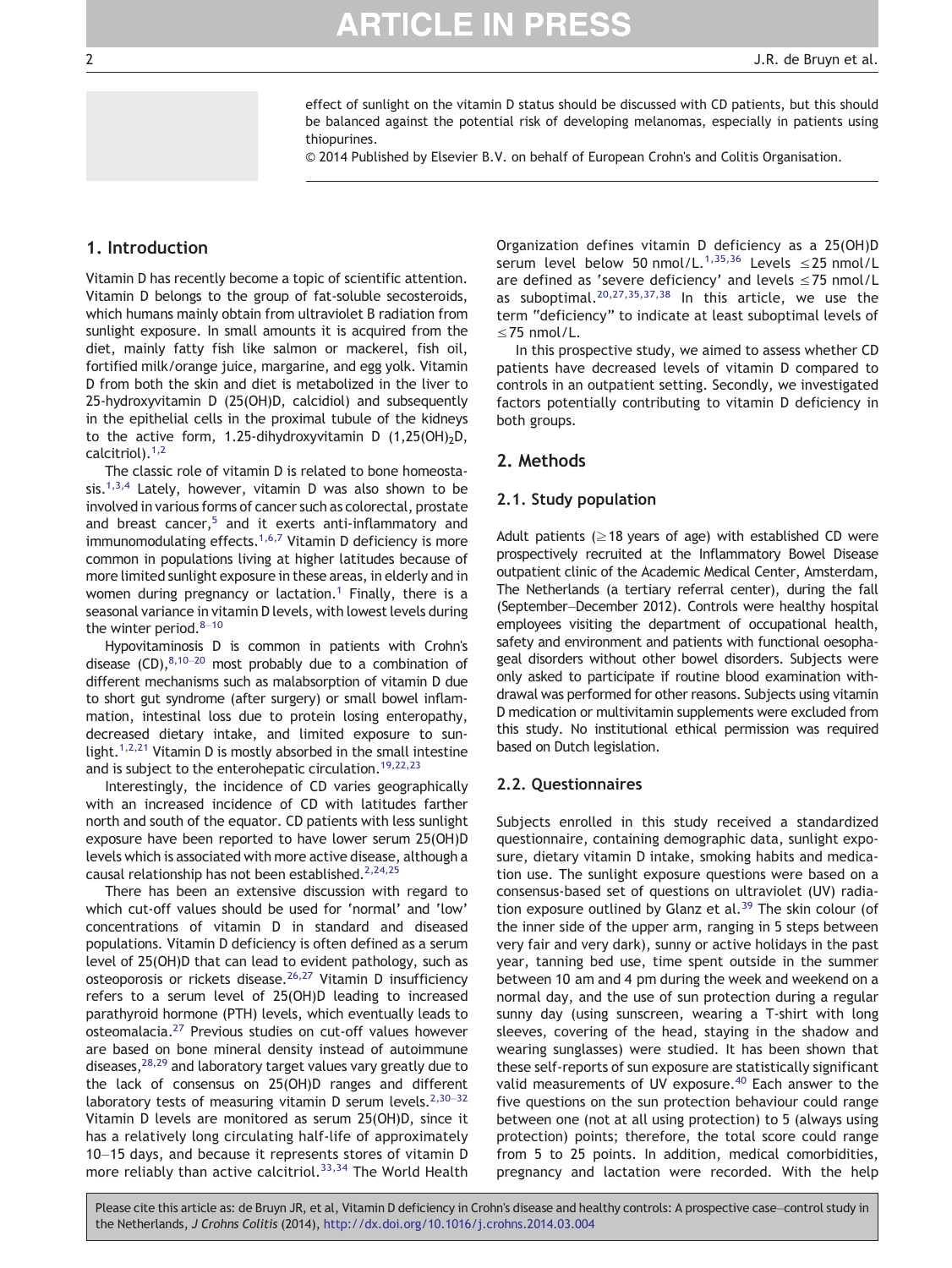#### Vitamin D deficiency in Crohn's disease and healthy controls 3

of dedicated dieticians we created a table of all vitamin D containing food ingredients in order to measure the dietary vitamin D intake. Participants had to document their entire nutritional intake during the previous 3 days before their visit at the outpatient clinic. In patients with CD, we also determined clinical disease activity based on the Harvey– Bradshaw index (HBI). Moreover, the Montreal classification was documented as well as intestinal resections, if applicable.

#### 2.3. Laboratory assessments

Serum concentrations of 25(OH)D, C-reactive protein (CRP), calcium, phosphate, alkaline phosphatase and albumin were measured in the routine clinical chemistry laboratory at our hospital. Determination of 25(OH)D was performed using the chemiluminescent immunoassay technology (DiaSorin Liaison, Minnesota, USA). For routine practice, the normal vitamin D levels are based on blood samples from almost 400 healthy blood donors collected in different seasons and different geographical regions (manufacturing procedure DiaSorin). Therefore, based on available literature and routine practice, we considered  $25(OH)D$  levels >75 nmol/L to be normal, 50-75 nmol/L to be suboptimal $1,35,36$  and <50 nmol/L to reflect deficiency.

## 2.4. Statistical analysis

Data were analysed using SPSS (version 20.0). Descriptive data were given as mean and standard deviation (SD), or for non-parametric data as median and interquartile range (IQR). A sample size of 98 CD patients and 43 controls will provide a 90% power in a two-sided test model with an alpha error of <0.05. We assumed the mean normal vitamin D level in CD patients to be 50 nmol/L and in the control group at least 65 nmol/L.<sup>8,41,42</sup> An independent t-test or Mann-Whitney U

| test was performed on continuous demographic data. A<br>chi-square test was used to compare the vitamin D status $(<$ or<br>$>$ 50 nmol/L, and < or $>$ 75 nmol/L between the two groups).<br>Linear regression analysis was done to determine possible risk |  |  |  |  |
|--------------------------------------------------------------------------------------------------------------------------------------------------------------------------------------------------------------------------------------------------------------|--|--|--|--|
| factors associated with serum 25(OH)D levels. Statistically<br>significant values were used to run a multivariate linear<br>regression model. A two-tailed $P$ value < 0.05 was considered                                                                   |  |  |  |  |
| statistically significant.                                                                                                                                                                                                                                   |  |  |  |  |

# 3. Results

#### 3.1. Baseline characteristics

Hundred and one CD patients and 41 controls participated in the study, with a median age of 41 and 28 years, respectively. Most of the participants were female (69% and 80% in the CD and control group, respectively). Baseline and biochemical characteristics are shown in Table 1. Disease-specific characteristics are shown in the supplementary data. Approximately half (51%) of the CD patients had undergone one or more bowel resections. The vitamin D status was comparable between CD patients and controls  $(51.6 \pm 26.6 \text{ nmol/L vs. } 60.8 \pm 27.6 \text{ nmol/L, Fig. 1}).$  $(51.6 \pm 26.6 \text{ nmol/L vs. } 60.8 \pm 27.6 \text{ nmol/L, Fig. 1}).$  $(51.6 \pm 26.6 \text{ nmol/L vs. } 60.8 \pm 27.6 \text{ nmol/L, Fig. 1}).$ 81% of CD patients and 73% in the control group had suboptimal levels of vitamin D  $\ll$  75 nmol/L). When lowering the lowest limit of normal of 25(OH)D to 50 nmol/L, meaning they were at least insufficient, both groups remained comparable (54 vs. 44%, respectively).

### 3.2. Predicting factors associated with 25(OH)D levels in CD patients and controls

The univariate linear regression model including all investigated factors showed that high BMI, non-Caucasian ethnicity, and never using a solarium were associated with serum levels of 25(OH)D in both groups, as shown in [Table 2.](#page-3-0) In CD

| Baseline clinical and biochemical characteristics.<br>Table 1 |                              |                      |                 |  |  |  |
|---------------------------------------------------------------|------------------------------|----------------------|-----------------|--|--|--|
| Characteristic                                                | C <sub>D</sub>               | Controls             | <i>p</i> -value |  |  |  |
| Age (IQR)                                                     | 41 $(30-50)$                 | $28(24-39)$          | $p = 0.002$     |  |  |  |
| Gender (% male)                                               | 31                           | 20                   | <b>NS</b>       |  |  |  |
| BMI (SD)                                                      | 23.5(4.2)                    | 22.0(2.7)            | $p = 0.01$      |  |  |  |
| Ethnic origin (% Caucasian)                                   | 83                           | 88                   | <b>NS</b>       |  |  |  |
| Born in northern Europe (%)                                   | 87                           | 88                   | <b>NS</b>       |  |  |  |
| Time spent outside, hours/week (SD)                           | 16.2(10.3)                   | 12.8(7.8)            | $p = 0.04$      |  |  |  |
| Current smoker (% yes)                                        | 25                           | 18                   | <b>NS</b>       |  |  |  |
| Tanning bed use (% never)                                     | 81                           | 80                   | <b>NS</b>       |  |  |  |
| Skin colour (mode)                                            | Practically colourless (51%) | Light coloured (49%) | <b>NS</b>       |  |  |  |
| Total sun protection behaviour (SD)                           | 15(3.5)                      | 15(2.5)              | <b>NS</b>       |  |  |  |
| Dietary vitamin D intake ( $QR$ , $\mu$ g/day)                | $7.4(4.45-12.80)$            | $6.1(4.55-10.65)$    | <b>NS</b>       |  |  |  |
| CRP (IQR, mg/L)                                               | $2.1(0.9 - 5.5)$             | $1.1(0.4-1.9)$       | $p = 0.001$     |  |  |  |
| Calcium (SD, mmol/L)                                          | 2.3(0.09)                    | 2.4(0.07)            | <b>NS</b>       |  |  |  |
| Phosphate (SD, mmol/L)                                        | 1.00(0.18)                   | 1.05(0.16)           | <b>NS</b>       |  |  |  |
| Alkaline phosphatase (SD, U/L)                                | 77(27.1)                     | 62(22.0)             | <b>NS</b>       |  |  |  |
| Albumin $(SD, g/L)$                                           | 43.8 (3.81)                  | 45.7 (2.47)          | $p = 0.03$      |  |  |  |
| 25(OH)D(SD, nmol/L)                                           | 51.6(26.6)                   | 60.8(27.6)           | <b>NS</b>       |  |  |  |

SD: standard deviation, IQR: inter quartile range, CRP: C-reactive protein, NS: not statistically significant. Median and quartiles are shown for non-parametric data.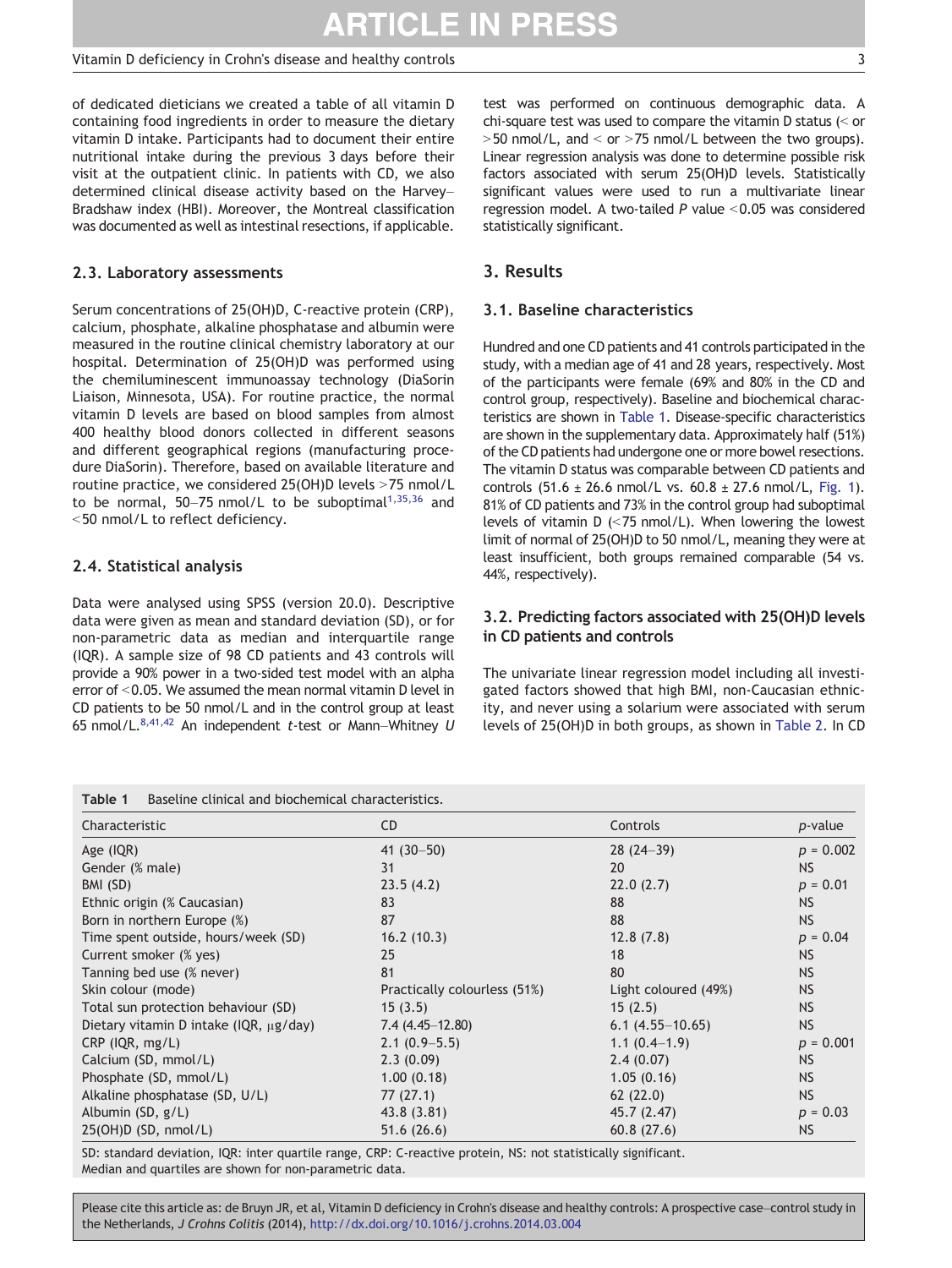<span id="page-3-0"></span>

Figure 1 Serum vitamin D levels in CD patients and controls (in nmol/L).

patients the following factors were associated with low 25(OH)D serum levels: born outside Europe, no sunny or active holiday in the previous year, never visiting a solarium, more sun protection use, and azathioprine use. Remarkably there was no association with other thiopurines such as 6-mercaptopurin; however, patients who used azathioprine had a significantly higher sun protection behaviour (17 versus 15 points,  $p =$ 0.009). From the CD patients who never used a tanning bed, more were on azathioprine, although this just failed to reach significance (92% of the azathioprine users never used a tanning bed versus 78%, of the non-azathioprine users,  $p =$ 0.055). Statistically non-significant trends were observed for serum 25(OH)D levels and overweight (CD:  $p = 0.07$ , controls:  $p = 0.08$ ). Factors related to disease course (CRP serum level, HBI, Montreal classification, current therapy, bowel resections) did not show an association with 25(OH)D levels. Among these factors associated with vitamin D levels in CD patients, multivariate regression analysis revealed that BMI, sun protection behaviour, non-Caucasian ethnicity, never using a tanning bed, and no holiday during the previous year were significantly associated with serum 25(OH)D levels  $(R = 0.62, p = 0.01,$ 0.00, 0.04, 0.01, and 0.01 respectively). For controls, no statistically significant factors were identified.

Table 3 Odds ratio model of factors independently associated with the dependent variable serum 25 (OH)D levels  $<$  or  $>$  50 nmol/L in CD. CI: confidence interval.

| Independent variable                                    | Odds ratio | 95% CI          |
|---------------------------------------------------------|------------|-----------------|
| Ethnicity (non-Caucasian<br>vs Caucasian)               | 8.65       | $1.86 - 40.22$  |
| No sunny/active holiday                                 | 7.7        | $1.02 - 7.11$   |
| Azathioprine use                                        | 2.86       | $1.07 - 7.63$   |
| Country of birth (outside Europe<br>vs northern Europe) | 13.14      | $1.64 - 105.46$ |
| Never using a tanning bed                               | 5.86       | $1.79 - 19.24$  |

#### 3.3. Predicting factors for inadequate 25(OH)D levels in CD patients and controls

To assess the impact of the variables on vitamin D deficiency, odds ratios were calculated. In CD patients, non-Caucasian ethnicity, azathioprine use, born outside Europe, no sunny or active holiday during the previous year, and never using a tanning bed were significantly associated with levels of 25(OH)D below 50 nmol/L (Table 3). In control patients, none of these factors were predictive of low vitamin D serum levels.

Using multiple logistic regression, azathioprine treatment and never using a solarium were associated with levels of vitamin D below 50 nmol/L (OR 3.19,  $p = 0.034$ ; and OR 3.85,  $p = 0.035$ , respectively).

When considering 75 nmol/L as lowest level of normal 25(OH)D, no active or sunny holiday (OR 3.25, 95% CI 1.12– 9.46) and never using a tanning bed (OR 4.69, 95% CI 1.55– 14.25) were significantly associated with suboptimal levels of vitamin D in CD patients. In controls, never using a tanning bed was associated with suboptimal vitamin D levels (OR 7.50; 95% CI 1.39–40.35).

Using multiple logistic regression analysis, no holiday and never using a tanning bed remained significantly associated with vitamin D levels below 75 nmol/L in CD patients (OR 3.40,  $p = 0.034$ ; and OR 4.87,  $p = 0.01$  respectively). In control subjects, the only factor that remained significantly associated with vitamin D level  $<$  75 nmol/L was never using a solarium (OR 7.68,  $p = 0.025$ ).

#### 4. Discussion

This prospective study showed that vitamin D deficiency is indeed common in CD patients but also in controls, with a

Table 2 Linear regression model of factors independently associated with the dependent variable serum 25(OH)D in CD and controls. NS: not statistically significant.

| Independent variable                                 | C <sub>D</sub>          | Controls                |
|------------------------------------------------------|-------------------------|-------------------------|
| Ethnicity (non-Caucasian vs Caucasian)               | $R = 0.35, p = 0.00$    | $R = 0.31$ , $p = 0.05$ |
| Never using a tanning bed                            | $R = 0.35, p = 0.00$    | $R = 0.39, p = 0.01$    |
| <b>BMI</b>                                           | $R = 0.21, p = 0.04$    | $R = 0.37, p = 0.02$    |
| Country of birth (outside Europe vs northern Europe) | $R = 0.30, p = 0.002$   | <b>NS</b>               |
| Sun protection behaviour                             | $R = 0.20, p = 0.05$    | <b>NS</b>               |
| No sunny/active holiday (in the last year)           | $R = 0.45$ , $p = 0.04$ | <b>NS</b>               |
| Azathioprine use $(n = 25)$                          | $R = 0.21$ , $p = 0.04$ |                         |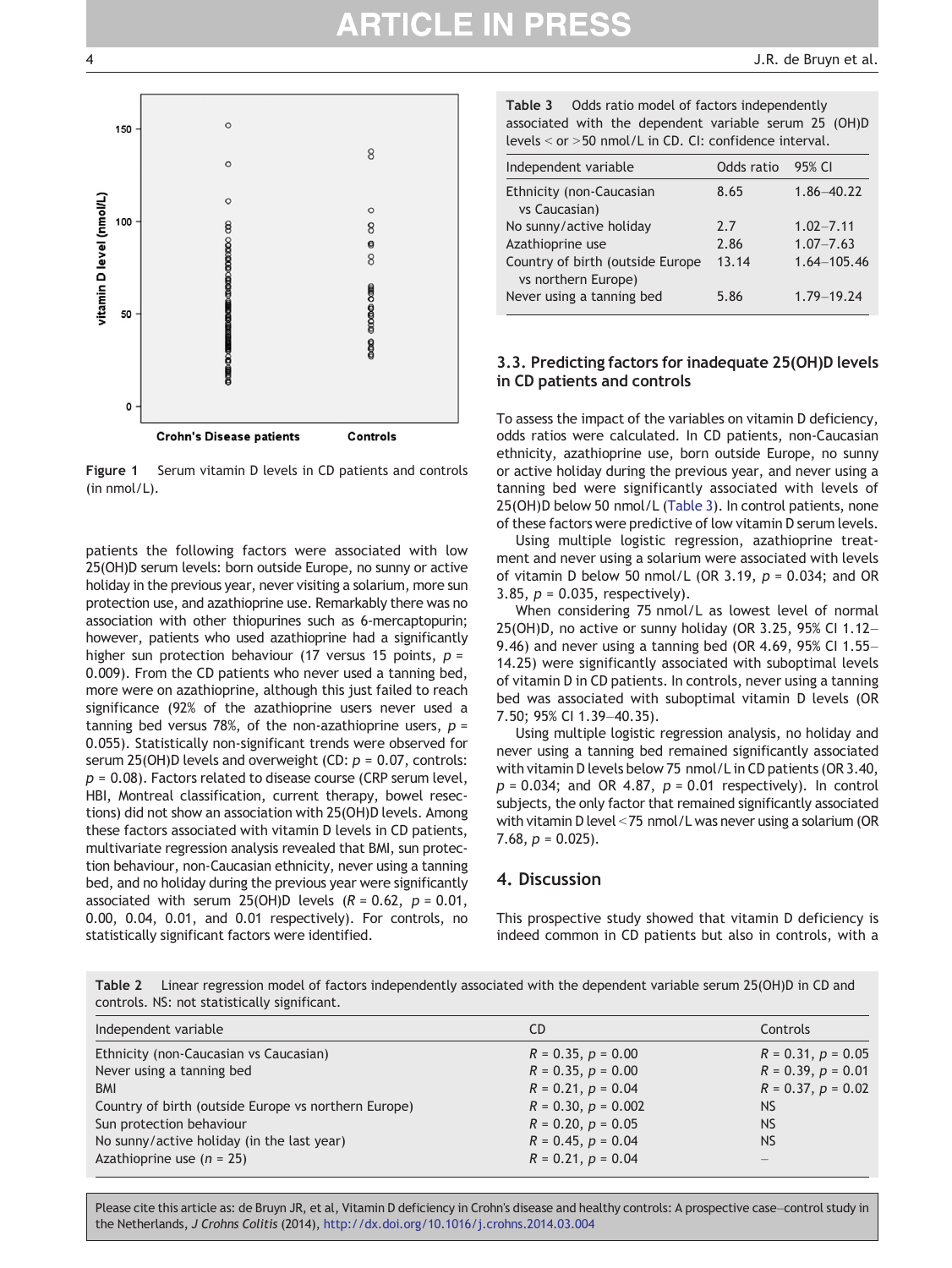#### Vitamin D deficiency in Crohn's disease and healthy controls 5

prevalence of 81% and 73%, respectively. Factors that were independently associated with 25(OH)D levels in CD patients were mainly related to UV exposure (i.e., never using a solarium, sun protection behaviour, no holiday during the previous year, non-Caucasian ethnicity, UV-B radiation) as well as a high BMI.

The potential importance of UV-B radiation in CD has been properly investigated in a geographic study in France, <sup>[43](#page-6-0)</sup> where the incidence of CD is higher in areas with low sunshine exposure. In the United States, Scotland and France, there is a reproducible north-south gradient of CD incidence.<sup>[9,44,45](#page-5-0)</sup> A similar phenomenon has been reported in patients with multiple sclerosis (MS), with a strong inverse correlation between MS prevalence and sun exposure. Moreover, increasing disability was strongly associated with lower levels of 25(OH)D and reduced sun exposure in MS patients. [46,47](#page-6-0)

People with darker skin absorb more UV-B radiation in the melanin of their skin than people with a whiter skin. As a result, people with darker skin need more sun exposure in order to maintain similar levels of vitamin D.<sup>[48](#page-6-0)</sup> This is in line with our finding that non-Caucasian patients had lower levels of vitamin D. The use of sunscreen reduces UV-B radiation absorption and is therefore associated with reduced vitamin D production in the skin.<sup>49,50</sup> For the general population, the importance of UV-B radiation should be stressed; however this has to be done with caution since there is the risk of developing melanomas due to excessive UV-B radiation. The use of azathioprine may lead to non-melanoma skin cancers; however this effect is only strengthened by UV-A radiation.[51](#page-6-0)–<sup>53</sup> Patients using thiopurines such as azathioprine are instructed to limit sunlight exposure because of potential phototoxic skin reactions. Hence, this might explain why the CD patients in our cohort who used azathioprine had less sunlight exposure, and as a possible consequence that azathioprine use was a predictor for low vitamin D levels. There was no statistical significant correlation between azathioprine use and the Montreal classification, HBI or CRP values.

Obese individuals have lower levels of 25(OH)D than non-obese persons. Vitamin D is fat soluble and is principally stored in adipose tissue. There is a decreased bioavailability of vitamin D3 from UV-B and dietary sources in obese patients because of this deposition in body fat.<sup>[54](#page-6-0)</sup> This is in line with our finding that BMI is a predictor for lower vitamin D levels.

In agreement with our observations, previous studies have reported vitamin D deficiency in CD patients<sup>8,10,13–20</sup> as well as in control patients.<sup>10,17,19</sup> However, in these studies the use of vitamin D containing supplements was allowed,  $10,17$  or the questionnaires did not record sunlight exposure.<sup>19</sup> We made use of elaborated, validated sun exposure questionnaires that separated week and weekend sunlight exposure. Previously, the use of sun-exposure questionnaires has been validated with the use of UV-dosimeters and was shown to reliably reflect sun exposure habits.<sup>40</sup> The part of the questionnaire focusing on alimentary vitamin D intake was extensive and consisted of all dietary products known to contain vitamin D. In the Netherlands, the daily required amount of vitamin D from dietary intake is  $2.5 \mu g/day$  (=100 IU) for people between the age of 4 and 50, 5  $\mu$ g/day (=200 IU) for people aged between 51 and 60 years, and 10 μg/day (=400 IU) in the category of  $61-70$  years old.<sup>55</sup> In our study cohort, this age-adjusted required daily amount was reached in only 25% of the CD patients and 11% of the controls. However, given the fact that every 100 IU of dietary vitamin  $D$  (=2.5 ug) can only raise serum 25(OH)D levels by 1 ng/mL, it is not surprising that the dietary intake alone did not have a profound contribution to the vitamin D status.<sup>56</sup>

The median age of the CD patients in our cohort was significantly higher than that of the controls. However, age was not significantly associated with serum vitamin D levels. Both groups were comparable in other parameters, except for the weekly time spent outside, but this correlated neither with vitamin D levels.

The insignificant outcome of the difference between vitamin D levels in CD patients and controls can likely be a result of a relative small sample size in the control group, given that the vitamin D levels in the controls were slightly lower than we expected. Hence, the difference could have reached a statistical significance if more controls had been included.

The measurement of 25(OH)D differs between various assays that are widely used,  $57$  with a mean bias of up to 25 nmol/L.<sup>[31](#page-5-0)</sup> In 2004, the U.S. Food and Drug Administration approved the DiaSorin Liaison chemiluminescence assay for clinical measurement of total vitamin  $D<sup>58</sup>$  $D<sup>58</sup>$  $D<sup>58</sup>$  Since then, this laboratory test is most commonly used in Dutch hospital laboratories. Another method that is being frequently used is the liquid chromatography–tandem mass spectometry (LC–MS/MS), which is considered the golden standard.<sup>59</sup> However, this method had a poor interlaboratory agree-ment as each laboratory used its own calibration method.<sup>[60](#page-6-0)</sup> Since 2009 this became standardized, but still not every laboratory uses this standardization method.<sup>[61](#page-6-0)</sup> The comparison between DiaSorin Liaison and LC-MS/MS is very good  $(r = 0.936)^{62,63}$  $(r = 0.936)^{62,63}$  $(r = 0.936)^{62,63}$ ; however in some studies with the nonstandardized calibration method the DiaSorin Liaison gives an underestimation of 26 nmol/L of the 25(OH)D serum levels in 28% of the cases.<sup>[64](#page-6-0)</sup> Hence, standardization of measurement methods is needed.

In conclusion, we here demonstrate that vitamin D deficiency is frequently observed in both CD patients and controls. The importance of vitamin D intake, both from UV-B exposure as from the dietary intake, should be stressed to both CD patients and the normal population. However, disadvantages of UV-B radiation with regard to potential carcinogenic and photoaging skin effects should be taken into consideration.

## Conflict of interest

The authors of the manuscript entitled 'Vitamin D Deficiency in Crohn's Disease and Healthy Controls: a Prospective Casecontrol Study in the Netherlands' have no conflicts of interest to declare.

#### Acknowledgments

All authors have made substantial contributions to the following: conception and design of the study (JdB, GD), acquisition of data (JdB, RvH, CP, GvdB, ML, AB, GF), providing patients (CP, GvdB, ML, AB, GF, GD), analysis and interpretation of data (JdB, RvH), drafting the article (JdB, RvH), and final approval of the version to be submitted (all authors).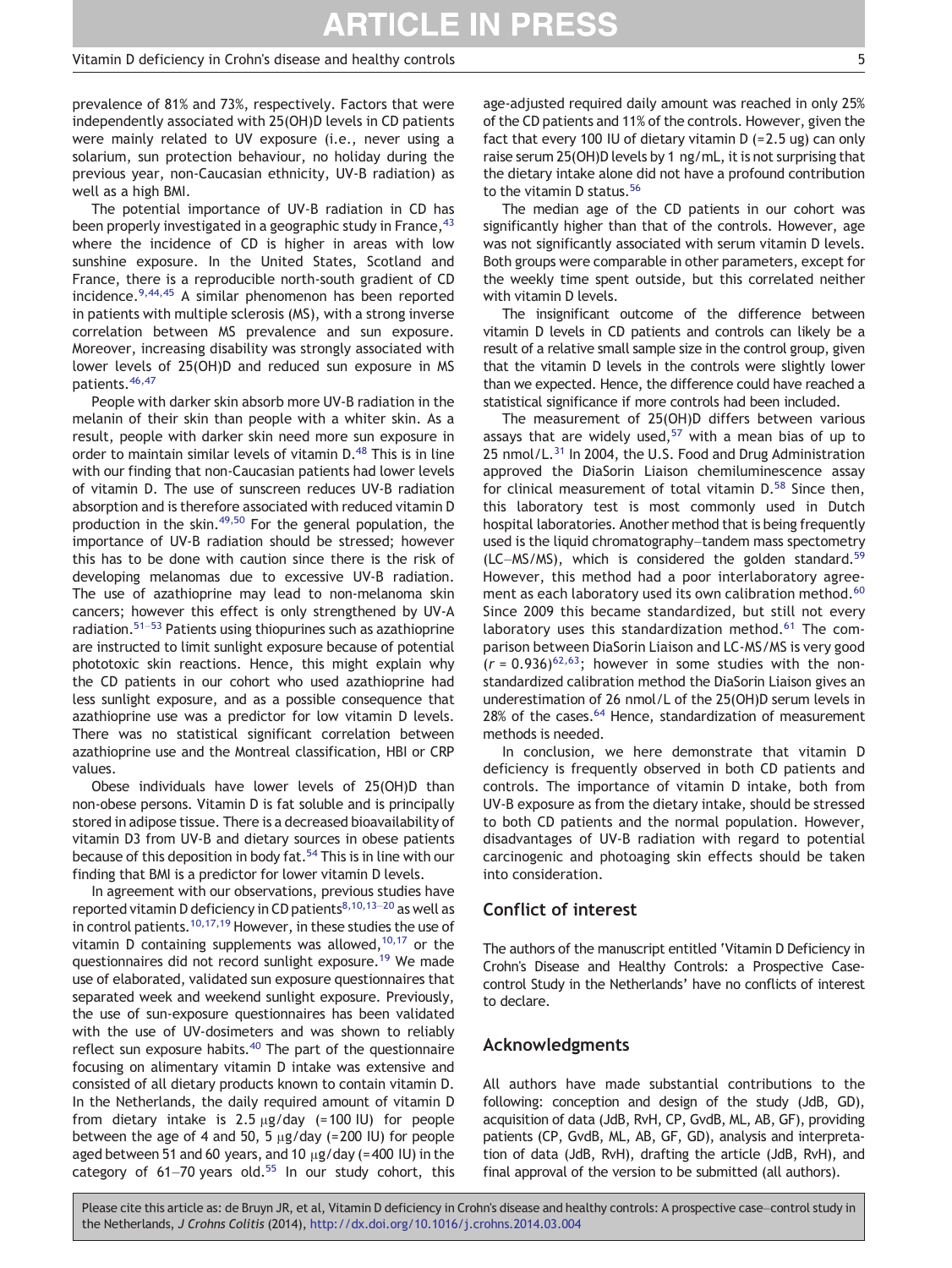## <span id="page-5-0"></span>Appendix A. Supplementary data

Supplementary data to this article can be found online at <http://dx.doi.org/10.1016/j.crohns.2014.03.004>.

#### References

- 1. [Holick MF. Vitamin D deficiency.](http://refhub.elsevier.com//rf0320) N Engl J Med Jul 19 2007;357[\(3\):266](http://refhub.elsevier.com//rf0320)–81.
- 2. [Narula N, Marshall JK. Management of inflammatory bowel](http://refhub.elsevier.com//rf0010) [disease with vitamin D: beyond bone health.](http://refhub.elsevier.com//rf0010) J Crohns Colitis [May 2012;](http://refhub.elsevier.com//rf0010)6(4):397–404.
- 3. [Ali T, Lam D, Bronze MS, Humphrey MB. Osteoporosis in](http://refhub.elsevier.com//rf0015) [inflammatory bowel disease.](http://refhub.elsevier.com//rf0015) Am J Med Jul 2009;122(7):599–604.
- 4. [Lips P. Vitamin D, deficiency and secondary hyperparathyroid](http://refhub.elsevier.com//rf0020)[ism in the elderly: consequences for bone loss and fractures and](http://refhub.elsevier.com//rf0020) [therapeutic implications.](http://refhub.elsevier.com//rf0020) Endocr Rev Aug 2001;22(4):477–501.
- 5. [Raman M, Milestone AN, Walters JR, Hart AL, Ghosh S. Vitamin D](http://refhub.elsevier.com//rf0025) and gastrointestinal diseases: [inflammatory bowel disease and](http://refhub.elsevier.com//rf0025) colorectal cancer. [Therap Adv Gastroenterol](http://refhub.elsevier.com//rf0025) Jan 2011;4(1):49–62.
- 6. [Ardizzone S, Cassinotti A, Trabattoni D, Manzionna G, Rainone](http://refhub.elsevier.com//rf0030) [V, Bevilacqua M, et al. Immunomodulatory effects of 1,25](http://refhub.elsevier.com//rf0030) [dihydroxyvitamin D3 on TH1/TH2 cytokines in inflammatory](http://refhub.elsevier.com//rf0030) [bowel disease: an in vitro study.](http://refhub.elsevier.com//rf0030) Int J Immunopathol Pharmacol [Jan 2009;](http://refhub.elsevier.com//rf0030)22(1):63–71.
- 7. [Boonstra A, Barrat FJ, Crain C, Heath VL, Savelkoul HF, O'Garra](http://refhub.elsevier.com//rf0035) [A. 1alpha,25-Dihydroxyvitamin d3 has a direct effect on](http://refhub.elsevier.com//rf0035) [naive CD4\(+\) T cells to enhance the development of Th2 cells.](http://refhub.elsevier.com//rf0035) J Immunol [Nov 1 2001;](http://refhub.elsevier.com//rf0035)167(9):4974–80.
- 8. [Bours PH, Wielders JP, Vermeijden JR, van de Wiel A. Seasonal](http://refhub.elsevier.com//rf0040) [variation of serum 25-hydroxyvitamin D levels in adult patients](http://refhub.elsevier.com//rf0040) [with inflammatory bowel disease.](http://refhub.elsevier.com//rf0040) Osteoporos Int Nov 2011;22(11): [2857](http://refhub.elsevier.com//rf0040)–67.
- 9. [Nerich V, Monnet E, Etienne A, Louafi S, Ramee C, Rican S, et al.](http://refhub.elsevier.com//rf0045) [Geographical variations of inflammatory bowel disease in](http://refhub.elsevier.com//rf0045) [France: a study based on national health insurance data.](http://refhub.elsevier.com//rf0045) [Inflamm Bowel Dis](http://refhub.elsevier.com//rf0045) Mar 2006;12(3):218–26.
- 10. [Suibhne TN, Cox G, Healy M, O'Morain C, O'Sullivan M. Vitamin D](http://refhub.elsevier.com//rf0050) [deficiency in Crohn's disease: prevalence, risk factors and](http://refhub.elsevier.com//rf0050) [supplement use in an outpatient setting.](http://refhub.elsevier.com//rf0050) J Crohns Colitis Mar 2012;6[\(2\):182](http://refhub.elsevier.com//rf0050)–8.
- 11. [Ananthakrishnan AN, Khalili H, Higuchi LM, Bao Y, Korzenik JR,](http://refhub.elsevier.com//rf0055) [Giovannucci EL, et al. Higher predicted vitamin D status is](http://refhub.elsevier.com//rf0055) [associated with reduced risk of Crohn's disease.](http://refhub.elsevier.com//rf0055) Gastroenterology [Mar 2012;](http://refhub.elsevier.com//rf0055)142(3):482–9.
- 12. [Ananthakrishnan AN, Cagan A, Gainer VS, Cai T, Cheng SC,](http://refhub.elsevier.com//rf0060) [Savova G, et al. Normalization of plasma 25-hydroxy vitamin D](http://refhub.elsevier.com//rf0060) [is associated with reduced risk of surgery in Crohn's disease.](http://refhub.elsevier.com//rf0060) [Inflamm Bowel Dis](http://refhub.elsevier.com//rf0060) Aug 2013;19(9):1921–7.
- 13. [Farraye FA, Nimitphong H, Stucchi A, Dendrinos K, Boulanger](http://refhub.elsevier.com//rf0065) [AB, Vijjeswarapu A, et al. Use of a novel vitamin D bioavail](http://refhub.elsevier.com//rf0065)[ability test demonstrates that vitamin D absorption is decreased](http://refhub.elsevier.com//rf0065) [in patients with quiescent Crohn's disease.](http://refhub.elsevier.com//rf0065) Inflamm Bowel Dis [Oct 2011;](http://refhub.elsevier.com//rf0065)17(10):2116–21.
- 14. [Jahnsen J, Falch JA, Mowinckel P, Aadland E. Vitamin D status,](http://refhub.elsevier.com//rf0070) [parathyroid hormone and bone mineral density in patients](http://refhub.elsevier.com//rf0070) [with inflammatory bowel disease.](http://refhub.elsevier.com//rf0070) Scand J Gastroenterol Feb 2002;37[\(2\):192](http://refhub.elsevier.com//rf0070)–9.
- 15. [Kuwabara A, Tanaka K, Tsugawa N, Nakase H, Tsuji H, Shide K,](http://refhub.elsevier.com//rf0075) [et al. High prevalence of vitamin K and D deficiency and](http://refhub.elsevier.com//rf0075) [decreased BMD in inflammatory bowel disease.](http://refhub.elsevier.com//rf0075) Osteoporos Int [Jun 2009;](http://refhub.elsevier.com//rf0075)20(6):935–42.
- 16. [Leslie WD, Miller N, Rogala L, Bernstein CN. Vitamin D status](http://refhub.elsevier.com//rf0080) [and bone density in recently diagnosed inflammatory bowel](http://refhub.elsevier.com//rf0080) [disease: the Manitoba IBD Cohort Study.](http://refhub.elsevier.com//rf0080) Am J Gastroenterol Jun 2008;103[\(6\):1451](http://refhub.elsevier.com//rf0080)–9.
- 17. [McCarthy D, Duggan P, O'Brien M, Kiely M, McCarthy J, Shanahan](http://refhub.elsevier.com//rf0085) [F, et al. Seasonality of vitamin D status and bone turnover in](http://refhub.elsevier.com//rf0085) [patients with Crohn's disease.](http://refhub.elsevier.com//rf0085) Aliment Pharmacol Ther May 1 2005;21[\(9\):1073](http://refhub.elsevier.com//rf0085)–83.
- 18. [Siffledeen JS, Siminoski K, Steinhart H, Greenberg G, Fedorak](http://refhub.elsevier.com//rf0090) [RN. The frequency of vitamin D deficiency in adults with Crohn's](http://refhub.elsevier.com//rf0090) disease. [Can J Gastroenterol](http://refhub.elsevier.com//rf0090) Aug 2003;17(8):473–8.
- 19. [Tajika M, Matsuura A, Nakamura T, Suzuki T, Sawaki A, Kato T,](http://refhub.elsevier.com//rf0095) [et al. Risk factors for vitamin D deficiency in patients with](http://refhub.elsevier.com//rf0095) [Crohn's disease.](http://refhub.elsevier.com//rf0095) J Gastroenterol Jun 2004;39(6):527–33.
- 20. [Ulitsky A, Ananthakrishnan AN, Naik A, Skaros S, Zadvornova Y,](http://refhub.elsevier.com//rf0100) [Binion DG, et al. Vitamin D deficiency in patients with inflam](http://refhub.elsevier.com//rf0100)[matory bowel disease: association with disease activity and](http://refhub.elsevier.com//rf0100) quality of life. [JPEN J Parenter Enteral Nutr](http://refhub.elsevier.com//rf0100) May 2011;35(3): [308](http://refhub.elsevier.com//rf0100)–16.
- 21. [Veldman CM, Cantorna MT, DeLuca HF. Expression of 1,25](http://refhub.elsevier.com//rf0105) [dihydroxyvitamin D\(3\) receptor in the immune system.](http://refhub.elsevier.com//rf0105) Arch [Biochem Biophys](http://refhub.elsevier.com//rf0105) Feb 15 2000;374(2):334–8.
- 22. [Leichtmann GA, Bengoa JM, Bolt MJ, Sitrin MD. Intestinal](http://refhub.elsevier.com//rf0110) [absorption of cholecalciferol and 25-hydroxycholecalciferol in](http://refhub.elsevier.com//rf0110) [patients with both Crohn's disease and intestinal resection.](http://refhub.elsevier.com//rf0110) Am [J Clin Nutr](http://refhub.elsevier.com//rf0110) Sep 1991;54(3):548–52.
- 23. [Wiesner RH, Kumar R, Seeman E, Go VL. Enterohepatic](http://refhub.elsevier.com//rf0115) [physiology of 1,25-dihydroxyvitamin D3 metabolites in normal](http://refhub.elsevier.com//rf0115) man. [J Lab Clin Med](http://refhub.elsevier.com//rf0115) Dec 1980;96(6):1094–100.
- 24. [Froicu M, Cantorna MT. Vitamin D and the vitamin D receptor](http://refhub.elsevier.com//rf0120) [are critical for control of the innate immune response to colonic](http://refhub.elsevier.com//rf0120) injury. [BMC Immunol](http://refhub.elsevier.com//rf0120) 2007;8:5.
- 25. [Mahon BD, Wittke A, Weaver V, Cantorna MT. The targets of](http://refhub.elsevier.com//rf0125) [vitamin D depend on the differentiation and activation status of](http://refhub.elsevier.com//rf0125) [CD4 positive T cells.](http://refhub.elsevier.com//rf0125) J Cell Biochem Aug 1 2003;89(5):922–32.
- 26. [Sentongo TA, Semaeo EJ, Stettler N, Piccoli DA, Stallings VA,](http://refhub.elsevier.com//rf0130) [Zemel BS. Vitamin D status in children, adolescents, and young](http://refhub.elsevier.com//rf0130) [adults with Crohn disease.](http://refhub.elsevier.com//rf0130) Am J Clin Nutr Nov 2002;76(5):1077–81.
- 27. [Wang S. Epidemiology of vitamin D in health and disease.](http://refhub.elsevier.com//rf0135) Nutr Res Rev [Dec 2009;](http://refhub.elsevier.com//rf0135)22(2):188–203.
- 28. [Bischoff-Ferrari HA, Giovannucci E, Willett WC, Dietrich T,](http://refhub.elsevier.com//rf0140) [Dawson-Hughes B. Estimation of optimal serum concentrations](http://refhub.elsevier.com//rf0140) [of 25-hydroxyvitamin D for multiple health outcomes.](http://refhub.elsevier.com//rf0140) Am J Clin Nutr [Jul 2006;](http://refhub.elsevier.com//rf0140)84(1):18–28.
- 29. [Vieth R, Bischoff-Ferrari H, Boucher BJ, Dawson-Hughes B,](http://refhub.elsevier.com//rf0145) [Garland CF, Heaney RP, et al. The urgent need to recommend](http://refhub.elsevier.com//rf0145) [an intake of vitamin D that is effective.](http://refhub.elsevier.com//rf0145) Am J Clin Nutr Mar 2007;85[\(3\):649](http://refhub.elsevier.com//rf0145)–50.
- 30. [Barake M, Daher RT, Salti I, Cortas NK, Al-Shaar L, Habib RH, et al.](http://refhub.elsevier.com//rf0150) [25-hydroxyvitamin D assay variations and impact on clinical](http://refhub.elsevier.com//rf0150) decision making. [J Clin Endocrinol Metab](http://refhub.elsevier.com//rf0150) Mar 2012;97(3):835–43.
- 31. [Lai JK, Lucas RM, Banks E, Ponsonby AL. Variability in vitamin D](http://refhub.elsevier.com//rf0155) [assays impairs clinical assessment of vitamin D status.](http://refhub.elsevier.com//rf0155) Intern Med J [Jan 2012;](http://refhub.elsevier.com//rf0155)42(1):43–50.
- 32. [Moon HW, Cho JH, Hur M, Song J, Oh GY, Park CM, et al.](http://refhub.elsevier.com//rf0160) [Comparison of four current 25-hydroxyvitamin D assays.](http://refhub.elsevier.com//rf0160) Clin Biochem [Mar 2012;](http://refhub.elsevier.com//rf0160)45(4–5):326–30.
- 33. [Jones G. Pharmacokinetics of vitamin D toxicity.](http://refhub.elsevier.com//rf0165) Am J Clin Nutr [Aug 2008;](http://refhub.elsevier.com//rf0165)88(2):582S–6S.
- 34. [Vicchio D, Yergey A, O'Brien K, Allen L, Ray R, Holick M.](http://refhub.elsevier.com//rf0170) [Quantification and kinetics of 25-hydroxyvitamin D3 by isotope](http://refhub.elsevier.com//rf0170) [dilution liquid chromatography/thermospray mass spectrometry.](http://refhub.elsevier.com//rf0170) [Biol Mass Spectrom](http://refhub.elsevier.com//rf0170) Jan 1993;22(1):53–8.
- 35. [Krasowski MD. Pathology consultation on vitamin D testing.](http://refhub.elsevier.com//rf0175) Am [J Clin Pathol](http://refhub.elsevier.com//rf0175) Oct 2011;136(4):507–14.
- 36. [Pappa HM, Langereis EJ, Grand RJ, Gordon CM. Prevalence](http://refhub.elsevier.com//rf0180) [and risk factors for hypovitaminosis D in young patients with](http://refhub.elsevier.com//rf0180) inflammatory bowel disease. [J Pediatr Gastroenterol Nutr](http://refhub.elsevier.com//rf0180) Oct 2011;53[\(4\):361](http://refhub.elsevier.com//rf0180)–4.
- 37. [Fu YT, Chatur N, Cheong-Lee C, Salh B. Hypovitaminosis D in](http://refhub.elsevier.com//rf0185) [adults with inflammatory bowel disease: potential role of](http://refhub.elsevier.com//rf0185) ethnicity. [Dig Dis Sci](http://refhub.elsevier.com//rf0185) Aug 2012;57(8):2144–8.